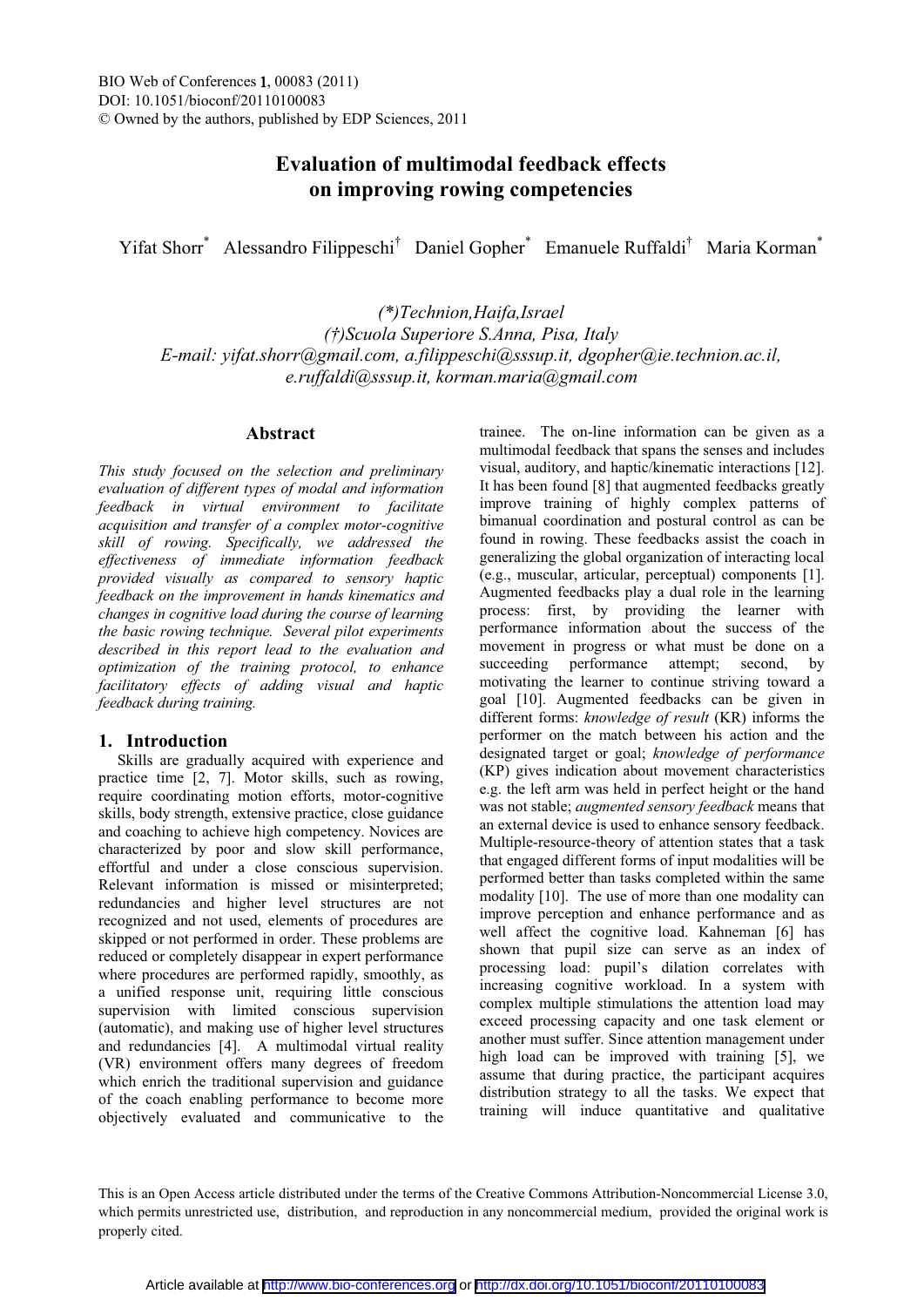changes in kinematics, coordination (timing) and cognitive load: 1) accuracy of hands movement geometry will increase as practice continues;2) coarticulation will develop inducing smoother trajectory with higher velocitiesat reference points as ABC in later discussion; 3) timing of rowing cycle will improve; 4) cognitive load will decrease.

#### **2. Method**

Rowing is a complex task involving physical and cognitive skills, coordination between body organs, respiratory system and pace. We adopt a simplified rowing task that requires production of smooth and cyclic hands movement between 3 points A,B and C in 2D plane, representing the three critical phases of hand's movement during the stroke: catch, finish and start of recovery, respectively. The time sequence of the points is shown in Fig. 1.



Fig. 1 Geometrical representation of hands trajectory during rowing cycle comprised of coordinated movement between the 3 points A,B and C. Point A corresponds to the initial point of the catch phase. Points B and C are near the participant's chest, correspond to finish and start of recovery, respectively. The errors indicate the direction of correct movement.

 Participants are male adults screened for handedness and general health (BMI), with no prior experience in rowing. They are asked to maintain regular sleep schedule during the experiment. All participants sign informed consent**.**

The system adopted is an instantiation of the SKILLS Lightweight Rowing Platform that includes: Concept2 ergometer device; LCD screen; two Vicon motion capture cameras for tracking ergomenter's handle; an eye tracker; airflow haptic system and a metronome.

Two components comprised the visual feedback on the LCD screen. The first is the display of Virtual Environment showing the rowing scenario with participant's boat, moving according to the speed computed by the ergometer. The second component is the representation of the three critical points. Three bars, corresponding to the position of the ergometer handle at the three critical points of the rowing cycle, are overlaid either on the rowing scenario or on the black screen. When feedback is enabled the bars are dynamically updated at the end of each cycle during the recovery phase for about 3 seconds. The bars are colored in green, if a given target point was reached, or red with a yellow line if it was missed, indicating the direction of the mistake. When this feedback is not enabled, the bars are statically shown on screen in

yellow. In addition, for supporting the eye tracking, a fixation cross is constantly shown in the center of the screen.

In the haptic feedback condition flexible plastic tubes are positioned along the plane of rowing movements to produce the desired air pressure on the outer part of participant's hand at the catch  $(A)$ position and the finish (C) position. In this way the subject perception of the air-flow is related to the correctness of the movement. This haptic feedback is based on TAEMA CP90 (Taema; France), which is a conventional continuous positive airway pressure device (CPAP).

In total there are eight possible combination of feedback, that have been combined to form three different training conditions as shown in Table 1 at the end of the paper. First the no feedback condition, that will be used by the control group, then a haptic condition with the airflow, black screen and static yellow bars, and finally a visual condition with the dynamic rowing environment and augmented feedback provided by the three bars.

Participants were asked to train on a repetitive rowing movement by moving through the three target points repeatedly and to maintain the low stroke pace of 15 SPM, as indicated by the metronome, and subject to the minimum resistance in the ergometer settings. At each metronome tick the participant should start a new stroke. Participants are trained for 4 sessions, spaced 1- 3 days apart, and then tested for retention and transfer in a fifth session. Each session is comprised of a Pre-Test block with externally paced rowing movement without any feedback, and Training blocks. During training blocks, the participant is either provided (experimental groups) or not (control group) with an immediate feedback on their performance (see Table 1). All training blocks were performed at a constant low stroke rate (15 SPM) and at minimum resistance. During the fifth session, Pre-Test and Transfer blocks were performed with change of resistance, rowing pace, and targets order by reversing the temporal sequence of the ABC points. During the course of this multi-session learning protocol, participants are expected to improve their performance differentially, according to the type of feedback that was afforded in the blocks. Eye-tracker measurements were taken only during training blocks, with the purpose of analyzing attentional effects during training.

## **3. Preliminary Results**

In the preliminary phase of this experiment we tested two subjects: one trained in Visual feedback condition and another trained in Haptic feedback condition. Figure 2 depicts the evolution of their hand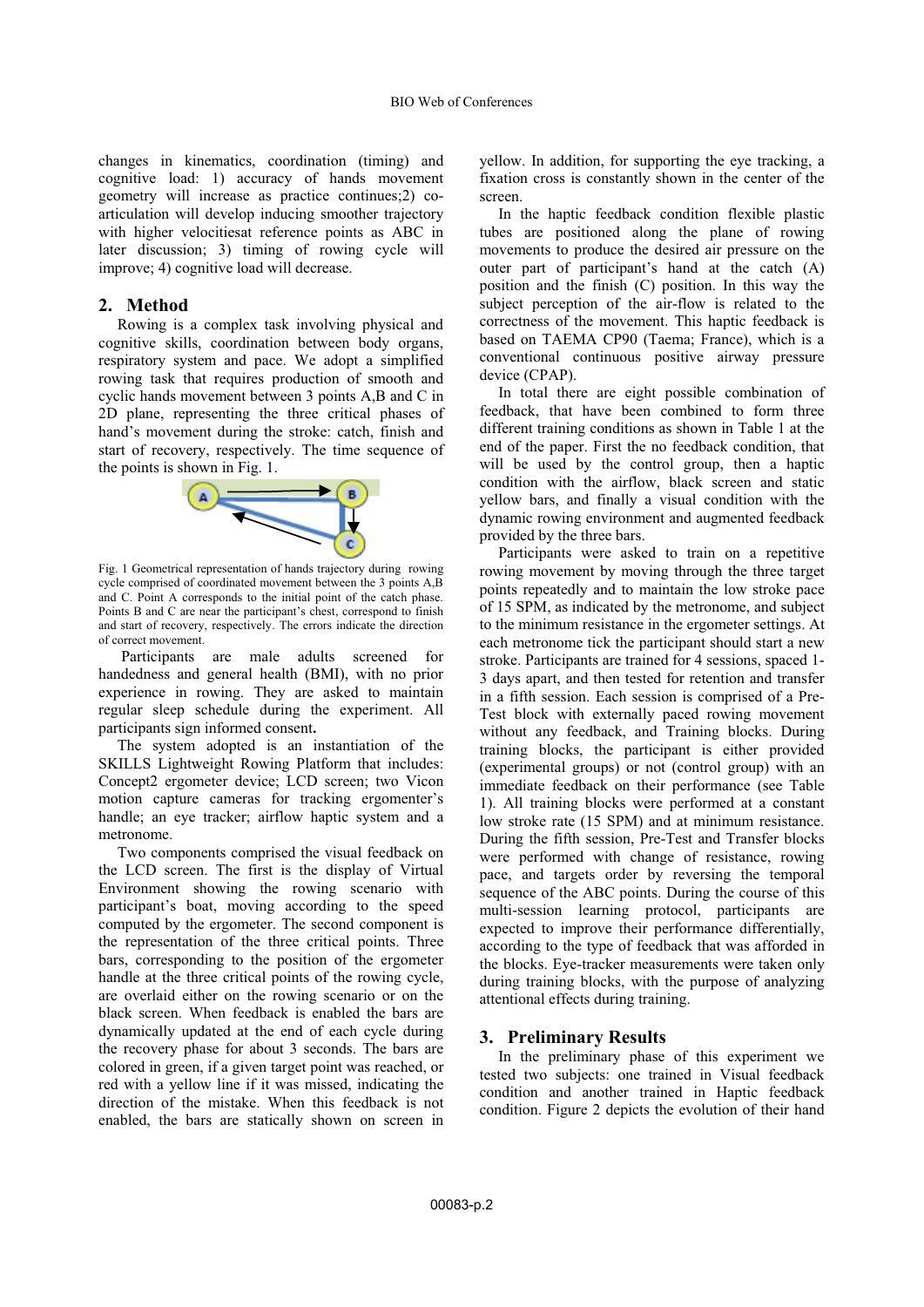trajectories. In Visual condition, on day one pre-test, the three targets were consistently missed. Moreover,



Fig. 2. Trajectories (superimposed) at tests at the beginning and at the end of training. Data for two participants are shown. Alfa and Phi angles are related to the changes in hands position on X, Y axes respectively, being the equivalent of the oar angles in the full rowing task. Colored dots represent the target position of A, B and C points. The movement trajectory becomes smoother and the variance is reduced.

the overall shape of the trajectory, that should resemble a rain drop shape when the task is skilled, is jerky. On day five retention session the trajectory shape has been significantly changed: it got a clear drop shape on all strokes while the accuracy of going through the A, B and C points was significantly increased. Trajectory changes were accompanied by an increase in mean speed at the three target points. These observations are in line the predictions of the minimum jerk model [3]. In particular the minimum jerk model assumes that given a starting point, an end-point and one or more via-points, that are identified as the position in the path where a local minimum speed is attained, corresponding to the point of local maximum curvature, the motor system preplans an entire hand trajectory that passes through all these points with the smoothest possible (i.e. minimum jerk) trajectory, implying increase in the angular velocity at via points.

On the meanwhile, the subject that was trained in haptic condition shows a different pattern of results. On day one pre-test, he performed relatively well with regard to the accuracy of passing through the points A, B and C. However, in terms of movements' geometry, his performance was very poor, jerky and composed of discrete segmented movements. Training induced significant improvement in the overall shape of the path and there was an increase in the angular movement velocities at target points. However, the accuracy of passing through the points was decreased. This suggests that speed-accuracy trade-off characterized the course of training, as opposed to the results of the first subject.

Regarding attention along the course of training, pupil diameter decreased (data for one subject is shown in Fig. 3), suggesting that changes in attentional load are correlated with the acquisition of the rowing skill.



Fig. 3. Mean pupil diameter at different training sessions. Data of a single subject in visual only feedback training condition is shown. Decrease and stabilization of the Pupil diameter are apparent with the progress of multi-session training.

### **4. Conclusions**

The experimental protocol, although in the preliminary stage of subject testing, has already presented interesting possibilities in training coarticulation in complex motor schemes. While the overall scheme seems promising at this stage no conclusions can be made when comparing the effect of different feedback types.

#### **Acknowledgments**

This work was supported by the SKILLS Integrated Project (IST-FP6 #035005, http://www.skills-ip.eu) funded by the European Commission.

#### **References**

- [1] Faugloire E., Bardy BG., Stoffregen TA., Dynamics of Learning New Postural Patterns: Influence on Preexisting Spontaneous Behaviors : Journal of Motor Behavior. Volume 38, Number 4 / July 2006 299-312
- [2] Fitts, PM (1964). Perceptual-motor skill learning. In AW Melton (Ed.), Categories of human learning (pp. 243-285). NY Academic press.
- [3] Flash T, Hogan N (1985) The coordination of arm movements: an experimentally confirmed mathematical model. J Neurosci 5(7):1688-1703
- [4] Ericsson, K. Anders; Krampe, Ralf T.: The role of deliberate practice in the acquisition of expert performance. Psychological Review, Vol 100(3), Jul 1993, 363-406
- [5] Gopher, D. (1993). The skill of attention control: Acquisition and execution of attention strategies. In D. Meyer & S. Kornblum (Eds.). Attention and Performance XIV: Synergies in Experimental Psychology, Artificial Intelligence, and Cognitive Neuroscience - A Silver Jubilee. Cambridge, MA: MIT Press.
- [6] Kahneman,D. J. Beatty, 1966: Change in cognitive load affects pupil diameter (PD), fixation duration and number of blinking
- [7] Karni, A., Meyer, G., Jezzard, P., Adams, M., Turner, R., & Ungerleider, L. G. (1995):